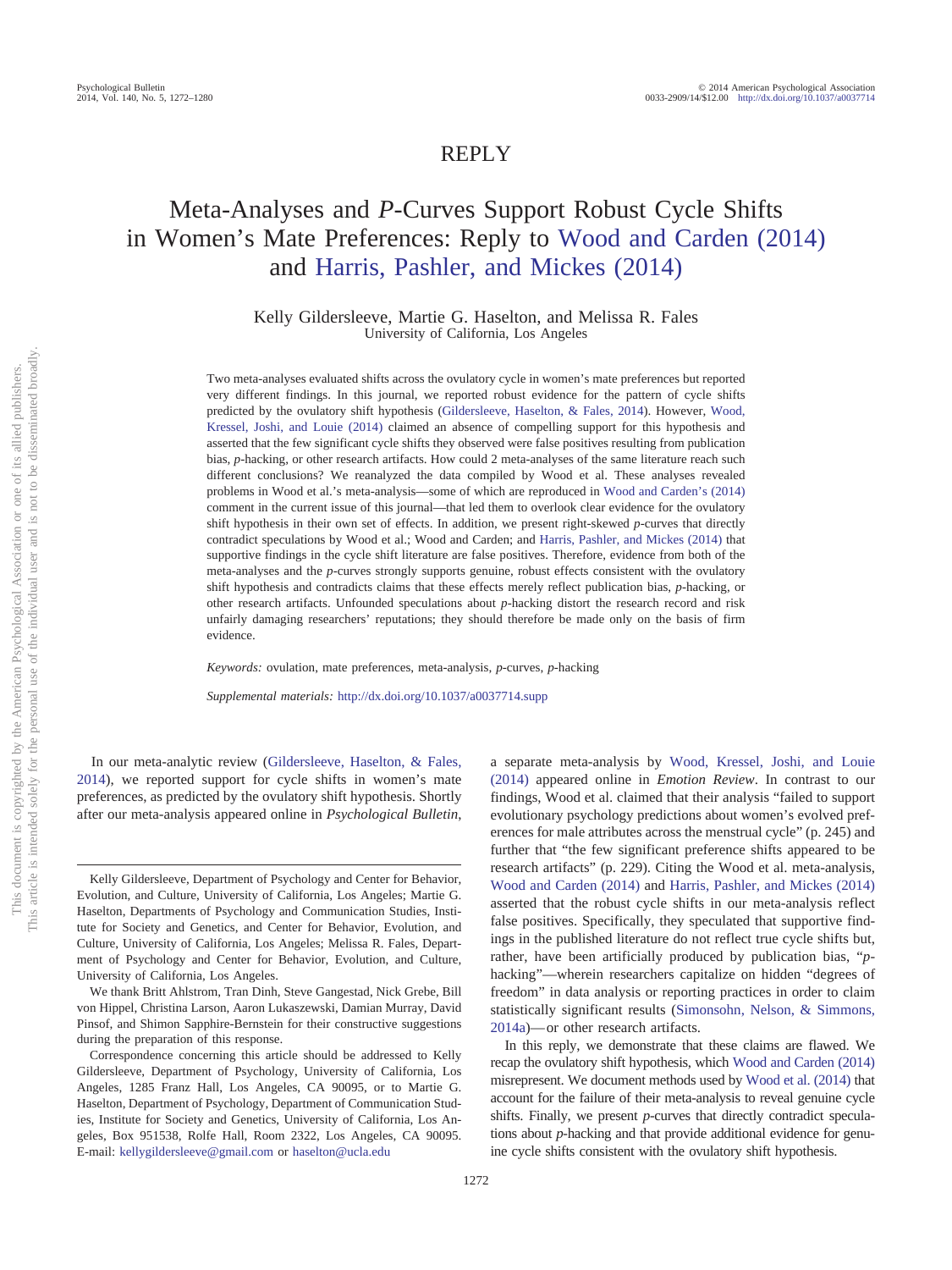### **The Ovulatory Shift Hypothesis**

The central goal of our meta-analysis was to evaluate support in the empirical literature for the ovulatory shift hypothesis (see [Gangestad, Thornhill, & Garver-Apgar, 2005\)](#page-6-2). The key prediction of the ovulatory shift hypothesis is that, at high fertility as compared with low fertility, heterosexual women are more attracted to men possessing characteristics that reflected genetic quality in ancestral males. This shift in mate preferences is expected to be most pronounced when women evaluate men's desirability as sex partners (e.g., short-term affair partners) but absent or very weak when women evaluate men's desirability as long-term social partners (see [Gangestad et al., 2005;](#page-6-2) [Gildersleeve et al., 2014\)](#page-6-1). Thus, many studies in this literature ask women to evaluate men with reference to a specific relationship type.

In their commentary, [Wood and Carden \(2014\)](#page-8-0) claimed that "No precedent exists for predicting cycle shifts when relationship length is unspecified" (p. 1269) and that [Gildersleeve et al. \(2014\)](#page-6-1) "are the first researchers, to our knowledge, to make such a prediction, and it counters evolutionary psychology reasoning" (p. 1269). However, theory and the published literature reveal these claims to be seriously misinformed. Rather than asking women to evaluate men with reference to a specific relationship type, many studies in this area have simply asked women to evaluate men's "sexiness" (e.g., [Gangestad & Thornhill, 1998;](#page-6-3) [Rikowski & Gram](#page-7-1)[mer, 1999;](#page-7-1) [Thornhill & Gangestad, 1999;](#page-8-2) [Thornhill et al., 2003\)](#page-8-3), "physical attractiveness" (e.g., [Penton-Voak et al., 1999,](#page-7-2) Study 1), or "attractiveness" (e.g., [Johnston et al., 2001;](#page-7-3) [Penton-Voak &](#page-7-4) [Perrett, 2000;](#page-7-4) see also [Bressan & Stranieri, 2008;](#page-6-4) [Caryl et al.,](#page-6-5) [2009;](#page-6-5) [Feinberg et al., 2006;](#page-6-6) [Harris, 2011;](#page-6-7) [Havlicek et al., 2005;](#page-6-8) [Hromatko et al., 2006;](#page-6-9) [Jones et al., 2005;](#page-7-5) [Koehler et al., 2006;](#page-7-6) [Little et al., 2007,](#page-7-7) [2008;](#page-7-8) [Moore et al., 2011;](#page-7-9) [Oinonen & Mazma](#page-7-10)[nian, 2007;](#page-7-10) [Provost et al., 2008;](#page-7-11) [Rantala et al., 2006;](#page-7-12) [Roney &](#page-7-13) [Simmons, 2008;](#page-7-13) [Roney et al., 2011;](#page-7-14) [Rupp, James, et al., 2009;](#page-7-15) [Rupp, Librach, et al., 2009;](#page-7-16) [Thornhill et al., 2013;](#page-8-4) [Vaughn et al.,](#page-8-5) [2010;](#page-8-5) [Welling et al., 2007\)](#page-8-6). [Penton-Voak et al. \(1999,](#page-7-2) Study 2) were the first to explicitly differentiate between evaluations of men as short-term sex partners versus long-term relationship partners. Although this was a methodological advance, evaluations of "sexiness," "physical attractiveness," and the like nonetheless capture desirability as a sex partner (see [Gildersleeve et al., 2014,](#page-6-1) p. 1207). Therefore, we structured our meta-analysis to evaluate whether cycle shifts were strongest in an explicitly specified short-term relationship context, intermediate when women evaluated men's sexiness or attractiveness without reference to a specified context, and absent or very weak in an explicitly specified long-term relationship context. We found evidence for precisely this pattern.

## **Why Did [Wood et al.'s \(2014\)](#page-8-1) and [Gildersleeve et al.'s](#page-6-1) [\(2014\)](#page-6-1) Meta-Analyses Produce Different Findings?**

Our focal analysis revealed statistically significant relationship context-dependent cycle shifts, as predicted by the ovulatory shift hypothesis. In addition, despite relatively low power, follow-up analyses revealed the predicted pattern of cycle shifts in preferences for some specific male characteristics (e.g., body masculinity and behavioral dominance). By contrast, [Wood et al.'s \(2014\)](#page-8-1) analysis revealed one significant relationship context-independent cycle shift in women's preference for symmetry and a nearly

significant context-independent cycle shift in women's preference for masculinity, both of which the authors attributed to research artifacts.

How is it that, based on reviews of largely the same sets of findings, these two groups of authors came to such different conclusions? In fact, there were many differences between the two meta-analyses. Here, we focus on those that are most important for explaining discrepancies in their findings (see the supplemental materials for additional differences).

#### **Differences in Samples of Effects**

The literature on cycle shifts in women's mate preferences has rapidly expanded over the past two decades, and studies have varied in the strength with which they have tested the predictions of the ovulatory shift hypothesis. We designed inclusion criteria to balance trade-offs between capturing the diversity of mate preference measures used in this literature and limiting our sample to those studies that would provide a strong test of the hypothesis. Specifically, we created two nested samples of effects. The "Broad" sample included measures both of "revealed" and "stated" preferences for all male characteristics researchers have examined in relation to the ovulatory shift hypothesis [\(Gildersleeve et al.,](#page-6-1) [2014,](#page-6-1) see pp.  $1235-1236$ .<sup>1</sup> In contrast, the "Narrow" sample excluded measures of "stated" preferences, which might tend to elicit reports of crystallized, general preferences and therefore fail to capture transient shifts in preferences (see p. 1236). It also excluded characteristics for which links with genetic quality are dubious (see p. 1235). We found the predicted pattern of cycle shifts in both samples, although as expected, effects were stronger in the Narrow sample.<sup>2</sup> In contrast, [Wood et al. \(2014\)](#page-8-1) used even more relaxed inclusion criteria than in our Broad sample. As a result, their sample included confounded effects and effects for which predictions are weak (see the supplemental materials for details).

# **Problems in Effect Size Coding in the [Wood et al. \(2014\)](#page-8-1) Analysis**

The [Wood et al. \(2014\)](#page-8-1) sample included an unrealistically large number of effect sizes (*g*) coded as exactly 0.00, indicating no difference whatsoever between women's preference for a given characteristic at high versus low fertility (17 effects—14%— of their total sample; eight effects—11%— of the subsample expected to be positive under the ovulatory shift hypothesis). For seven of these effects, we were ourselves unable to obtain sufficient information from study authors to compute a precise effect size. To avoid introducing error into overall effect size estimates, we coded these effects as missing. In other such cases, we computed an effect different from zero (e.g., [Teatero, 2009\)](#page-8-7). In one case, we located a figure that could be used to estimate the effect (the cycle shift in women's preference for vocal masculinity;

<sup>1</sup> [Wood and Carden \(2014\)](#page-8-0) claimed that we *excluded* measures of "stated" preferences, though clearly we did not. <sup>2</sup> In their commentary, [Wood and Carden \(2014\)](#page-8-0) reported reanalyses of

our Broad sample only, despite our having presented clear arguments for why the Narrow sample offers a stronger test of the ovulatory shift hypothesis.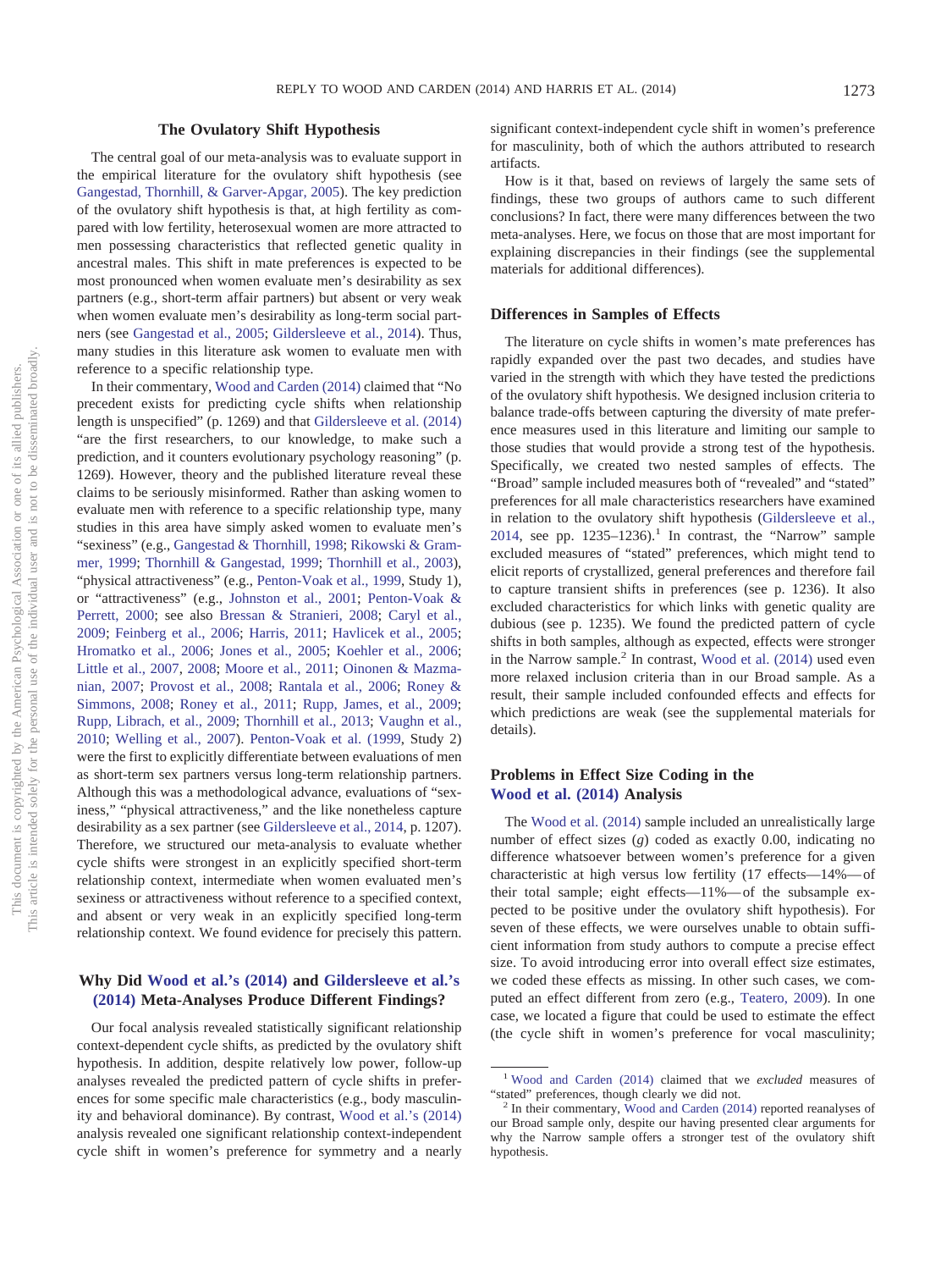Figure 2 from [Feinberg et al., 2006,](#page-6-6) p. 220). Using a data extrac-tion tool [\(Rohatgi, 2011\)](#page-7-17), we estimated Cohen's  $d \approx .29$  to .36 (depending on assumptions about the correlation between preference strength at high and low fertility). Therefore, this effect is clearly nonzero.3 Whatever the reason for the many 0.00 effects in Wood et al.'s analysis, their remarkable frequency and discrepancies between Wood et al.'s data set and ours raise questions about the accuracy of the effect sizes they reported (also see the supplemental materials).

#### **Differences in Analysis Strategies**

Although differences between the two meta-analyses in content are noteworthy, differences in their analytic approaches are perhaps even more important.

**The importance of relationship context.** The ovulatory shift hypothesis predicts relationship context-dependent cycle shifts in women's mate preferences. [Wood et al. \(2014\)](#page-8-1) nonetheless presented a number of analyses that estimated cycle shifts across *all* relationship contexts, including a long-term context, *in which no cycle shifts are predicted*. Theory clearly indicates that examining cycle shifts across all relationship contexts will seriously underestimate predicted cycle shifts (e.g., by 33% if 33% of the effects in a given analysis were measured in a long-term mating context and if the effect size in that context were in fact zero). Furthermore, all of the moderation and publication bias analyses that Wood et al. presented examined effects across all relationship contexts. [Wood and Carden \(2014\)](#page-8-0) repeated this error in many of the moderation and publication bias analyses they conducted on our meta-analysis sample [\(Gildersleeve et al., 2014\)](#page-6-1). It makes no sense to examine associations between study characteristics and effect size or to examine publication bias across effects for which no cycle shifts are predicted.

**More powerful, overall analysis.** [Wood et al. \(2014\)](#page-8-1) examined cycle shifts in women's preferences for specific categories of male characteristics (e.g., symmetry) but did not examine cycle shifts across all categories for which the ovulatory shift hypothesis predicts effects (i.e., across symmetry, masculinity, dominance, etc.). [Wood and Carden \(2014\)](#page-8-0) claimed that [Wood et al. \(2014\)](#page-8-1) "structured their review to evaluate each attribute separately in order to maximize the likelihood of detecting and interpreting cycle shifts" (p. 1266). In fact, they did the opposite: power to detect cycle shifts would of course have been greater had they combined across these categories (the number of effects included in their analyses was as few as  $k = 5$ ). The focal analysis in our meta-analysis was such an overall analysis, and it revealed a robust pattern of cycle shifts consistent with the ovulatory shift hypothesis.

**A reanalysis of [Wood et al.'s \(2014\)](#page-8-1) effects.** Had [Wood et al.](#page-8-1) [\(2014\)](#page-8-1) conducted the more powerful, overall analysis across male characteristics, would they have found support for the predicted pattern of cycle shifts? To address this question, we reanalyzed Wood et al.'s data, combining their symmetry, masculinity, dominance, and testosterone samples (i.e., all effects for which cycle shifts are predicted). We left all effect sizes and confidence intervals exactly as reported in Wood et al.'s supplement. We used the same multilevel analytic approach as in our meta-analysis. This approach, unlike that used by Wood et al., properly accounts for the nonindependence of multiple effects nested within a single

study (see [Gildersleeve et al., 2014,](#page-6-1) p. 1238). Analyses revealed a small, marginally significant weighted mean cycle shift in a shortterm context ( $g = 0.11$ ,  $SE = 0.06$ ,  $p = .07$ ); a small, highly significant weighted mean cycle shift in an unspecified context  $(g = 0.15, SE = 0.04, p = .001)$ ; and no shift in a long-term context ( $g = 0.03$ ,  $SE = 0.06$ ,  $p = .57$ ). Clearly, then, had Wood et al. conducted the more powerful, overall analysis in their data set, they would have observed far more support for the ovulatory shift hypothesis than they claimed to find.

#### **Are Cycle Shifts "Research Artifacts"?**

Despite problems in [Wood et al.'s \(2014\)](#page-8-1) effect size coding that were likely to downwardly bias effect size estimates, our reanalysis of Wood et al.'s data set revealed predicted cycle shifts. They argued that any such effects are "artifacts of research practices" (p. 245). In support of this claim, they presented analyses showing that studies in their sample tended to produce larger effect sizes when they were (a) published, (b) published earlier, or (c) used wider high-fertility windows (which they problematically assert are less precise). [Wood and Carden \(2014\)](#page-8-0) replicated these associations in our Broad sample of effects and also pointed to variability in both meta-analysis samples to support their argument that positive findings in this literature are mere false positives. Are such claims justified?

#### **Does Publication Bias Imply No True Effects?**

[Wood et al. \(2014\)](#page-8-1) and [Wood and Carden \(2014\)](#page-8-0) made a point of noting that published studies tended to yield larger predicted cycle shifts than do unpublished studies. As [Simonsohn \(2013\)](#page-7-18) explained, however, the declaration that publication bias exists in a literature is not newsworthy. As long as statistical significance improves articles' chances of making it into the published literature, published studies will *of course* report more robust findings than unpublished studies. Publication bias is to be expected *no matter what the area of psychology*, and its mere existence is not diagnostic of whether true effects exist. As we discuss below, *p*-curves can be used to examine the impact of publication bias, and *p*-curves are strongly inconsistent with the claim that publication bias accounts for the positive findings in the cycle shifts literature.

#### **Has Effect Size Declined Over Time?**

[Wood and Carden \(2014\)](#page-8-0) claimed to have found decline effects in both meta-analysis samples. Wood and Carden interpret these effects as evidence that false positives in this area are increasingly being replaced with true null effects.

Yet [Wood and Carden \(2014\)](#page-8-0) neglected other plausible explanations for changes in effect size over time. For example, study characteristics change over time as researchers develop new methods, test new predictions, attempt to establish the boundaries of previously documented effects, and so on. Such systematic

<sup>&</sup>lt;sup>3</sup> Because we were lacking the correlation needed to compute a precise effect size (the author was unable to provide that information), we coded this effect as missing and excluded it from our meta-analysis [\(Gildersleeve](#page-6-1) [et al., 2014,](#page-6-1) Table 1, p. 1212).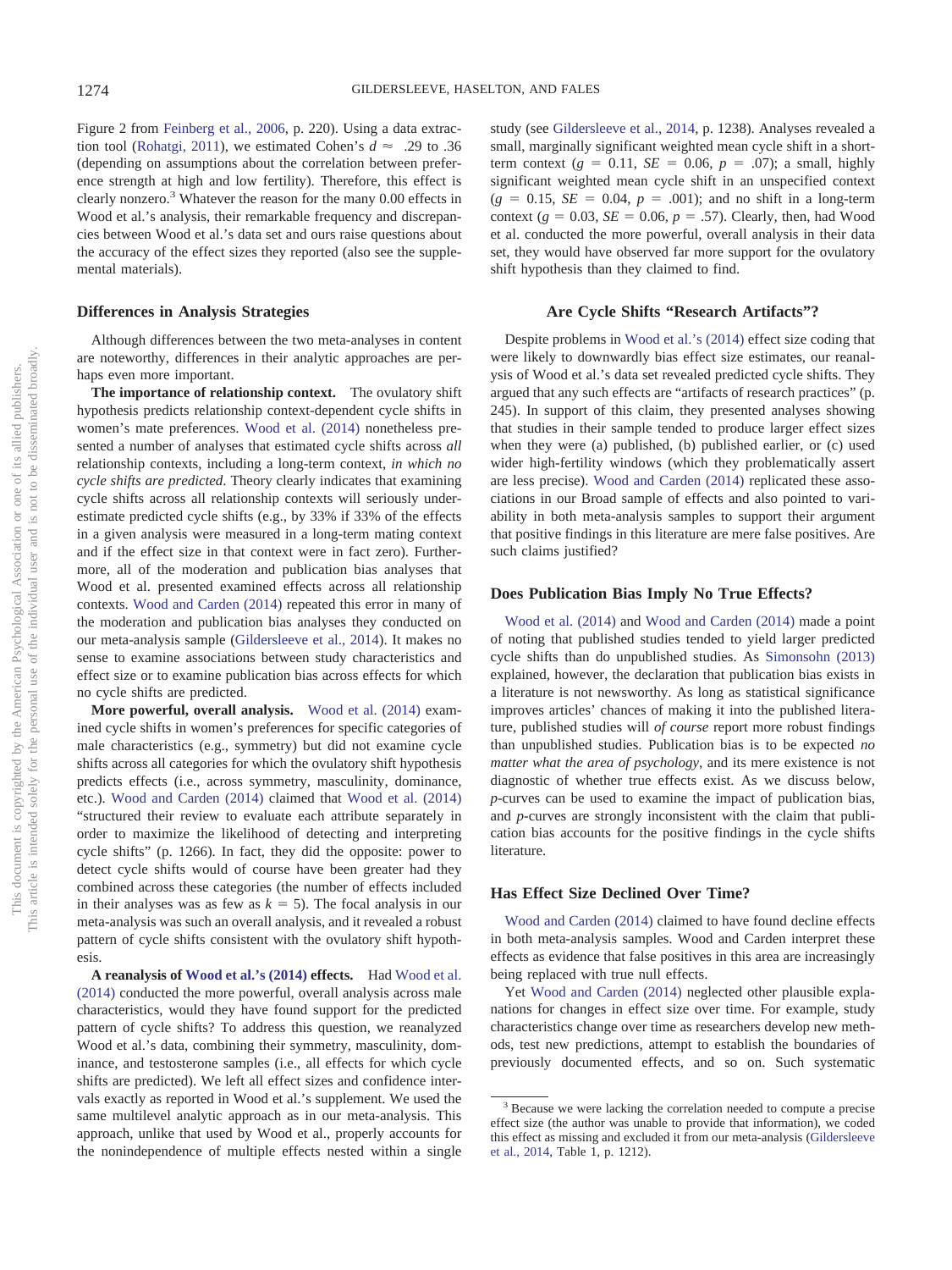changes can reduce mean effect size over time, which can masquerade as a decline effect. As an illustration, all studies examining cycle shifts in women's preferences for scents associated with symmetry appeared from 1998 to 2003. In contrast, studies examining cycle shifts in preferences for facial symmetry appeared in 2002 and have continued into the current decade (perhaps, in part, because these studies, unlike scent studies, can be conducted online). Cycle shifts in preferences for scents associated with symmetry tend to be stronger than those for facial symmetry. Accordingly, controlling for preference type within [Wood et al.'s](#page-8-1) [\(2014\)](#page-8-1) symmetry sample renders the decline effect null [\(Gang](#page-6-10)[estad, 2014\)](#page-6-10). Given the many possible confounds not controlled for in Wood et al.'s analyses, we see no reason to favor Wood and Carden's research artifact interpretation of the association between publication year and effect size over alternative explanations. Moreover, *p*-curves presented below contradict the artifact interpretation.

# **Do Narrower High-Fertility Windows Better Estimate Cycle Shifts?**

Many studies examining cycle shifts have categorized women as "high-fertility" or "low-fertility" according to their current cycle day, typically as estimated based on their recalled date of last menstrual onset. This method requires that researchers choose which days to count as high and low fertility. [Wood et al. \(2014\)](#page-8-1) and [Wood and Carden \(2014\)](#page-8-0) asserted that broader high-fertility windows are less precise than narrower windows, citing [Wilcox et](#page-8-8) [al. \(2001\)](#page-8-8) as support. They also reported that, in both metaanalysis samples, studies using broader high-fertility windows (e.g., 9 days) tended to produce larger effect sizes than studies using narrower windows (e.g., 6 days). They interpreted these associations as inconsistent with true cycle shifts and consistent with *p*-hacking. For example, Wood and Carden speculated that researchers

flexibly defined the fertile phase based on study findings... [they] might have begun with a window of six fertile days, and in the case of finding nonsignificant results, conducted exploratory analyses that successively broadened the number of days and maximized the distinction between fertile and nonfertile women's preferences in a given sample. (p. 1267)

Reinforcing the point, [Harris et al. \(2014\)](#page-6-0) stated that they "are unable to think of any completely benign explanation for this pattern" (p. 1263).

But are broader high-fertility windows less precise? It is true that, *for an individual cycle*, the period of highest fertility generally includes just the 6 days ending with ovulation, whereas the remainder of the cycle is effectively nonfertile [\(Wilcox et al.,](#page-8-9) [1995\)](#page-8-9). Notably, however, [Wood and Carden \(2014\)](#page-8-0) and [Harris et](#page-6-0) [al. \(2014,](#page-6-0) p. 1263) failed to appreciate that the timing of ovulation varies across cycles both within and between women (see [Figure](#page-3-0) [1\)](#page-3-0), and studies in this literature have rarely verified ovulation. Critically, in a sample of observations across multiple cycles for which the day of ovulation is both variable and unknown, the high-fertility window will be distributed across a range wider than just 6 days (see also [Figure 1\)](#page-3-0).

[Wilcox et al. \(2001\)](#page-8-8) used actuarial methods to estimate the conception probability (fertility) associated with any given day of



<span id="page-3-0"></span>*Figure 1.* Probability of conceiving from a single act of sexual intercourse as a function of cycle day: Values across women and for hypothetical individual women. Average conception probability values are based on regularly cycling women with no verification of ovulation [\(Wilcox et al.,](#page-8-8) [2001\)](#page-8-8). Conception probabilities for hypothetical Woman 1, Woman 2, and Woman 3 are based on women with hormonally verified ovulation on cycle days 13, 15, and 17, respectively [\(Wilcox, Weinberg, & Baird, 1995\)](#page-8-9). Given variability in the timing of ovulation within the cycle, the highfertility window—which spans approximately 6 days for a given cycle—is spread across a wider range of days for women considered in aggregate.

the cycle in light of this variation (see their Table 1, p. 213). Using their estimates, one can split the cycle at the midpoint of conception probability to identify "high-fertility" and "low-fertility" days—those closer to the maximum and minimum conception probability values, respectively. This creates a *9-*day high-fertility window. Thus, researchers who correctly understood the implications of Wilcox et al.'s article (or earlier reports; e.g., [Jochle,](#page-7-19) [1973\)](#page-7-19), and who had information only about a woman's last menstrual onset, would have little reason to use a 6-day high-fertility window. In fact, it would be reasonable to expect studies using broader (e.g., 9-day) high-fertility windows to generate larger effects in the presence of true cycle shifts. $4$  Given this, Wood et al.'s decision to ask researchers to recompute effects for their meta-analysis based on a narrower high-fertility window (resulting in an average window of 6.85 days in their short-term context) is expected, all else equal, to downwardly bias effect size estimates. Note that we are not advocating the use of a 9-day high-fertility window. Rather, we urge researchers to empirically evaluate different methods of assessing fertility (see [Gildersleeve et al., 2014,](#page-6-1) pp. 1254 –1255).

#### **Does Variability Indicate Inconsistent Evidence?**

[Wood and Carden \(2014\)](#page-8-0) pointed to variability in the magnitude, direction, and statistical significance of the effects in both meta-analysis samples to support their contention that predicted effects are not robust. Such variability is, of course, perfectly consistent with the existence of true effects, as meta-analysts including Wood— have acknowledged (see, e.g., [Eagly & Wood,](#page-6-11) [1991;](#page-6-11) [Wood et al., 1994\)](#page-8-10). Sampling error alone produces a distribution of effect sizes, with some overestimating and some under-

<sup>4</sup> This will be true when researchers include all cycle days in analyses. Predictions are complicated when researchers exclude certain days (e.g., excluding menstrual days in order to minimize extraneous variation tied to associated physical symptoms).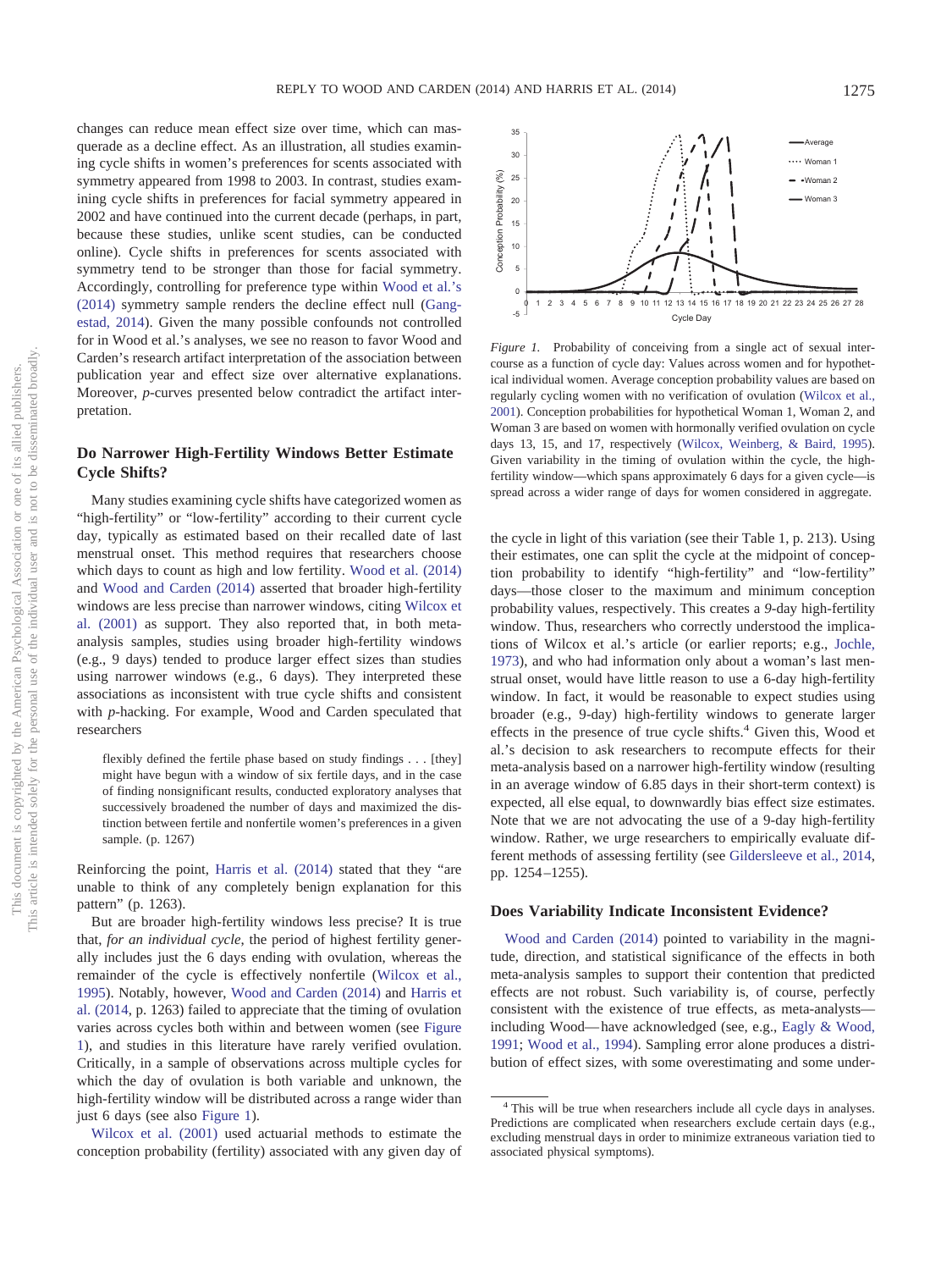estimating the true effect. Furthermore, because statistical significance depends on effect size *and* sample size, even large effects will fail to reach statistical significance in small samples. Indeed, a key rationale for conducting meta-analyses is to evaluate the magnitude and robustness of mean effects in light of this variation (see [Borenstein, Hedges, Higgins, & Rothstein, 2010\)](#page-6-12). Finally, as we have highlighted, Wood and Carden examined this variation across all relationship contexts, counting negative and nonsignificant effects in a long-term relationship context as inconsistent with the ovulatory shift hypothesis, even though no cycle shift is predicted in that context. This inappropriate method created the illusion of more variability than actually exists (see also the supplemental materials).

# *P***-Curves Reveal Evidence for Real Effects, Not** *P***-Hacking**

To return to where we began: Our meta-analysis yielded robust evidence for cycle shifts predicted by the ovulatory shift hypothesis, whereas [Wood et al.'s \(2014\)](#page-8-1) produced little evidence for such effects. Furthermore, Wood et al. speculated that the few significant cycle shifts they detected were false positives resulting from publication bias, *p*-hacking, or other research artifacts. [Wood](#page-8-0) [and Carden \(2014\)](#page-8-0) and [Harris et al. \(2014\)](#page-6-0) made similar arguments in their commentaries. For example, Harris et al. speculated that "many *or perhaps all* (emphasis added) results [in the cycle shifts literature] may have been created by exploitation of unacknowledged degrees of freedom ('*p*-hacking')" (p. 1260) and concluded their commentary by questioning whether positive findings in this literature "have been invented out of the whole cloth" (p. 1263).<sup>5</sup>

Although all of these groups of authors speculated that positive findings in the cycle shift literature resulted from *p*-hacking, none of them presented any direct evidence that *p*-hacking actually has occurred or that it can explain positive findings in the absence of true effects. In fact, they could have performed such tests using publicly available evidence: published *p*-values. The same group of researchers who initially raised awareness about *p*-hacking and its potential to increase Type I error rates recently developed a method for assessing whether a set of positive research findings has *evidential value*—shows hallmarks of true, robust effects— or appears to reflect selective reporting (e.g., due to *p*-hacking or publication bias; [Simonsohn et al., 2014a\)](#page-7-0). Thus, this method can be used to examine which of the two meta-analyses[—Wood et al.'s](#page-8-1) [\(2014\)](#page-8-1) or ours [\(Gildersleeve et al., 2014\)](#page-6-1)—is more likely to be correct.

The method involves examining the skewness of the frequency distribution of statistically significant *p* values ( $p < .05$ ) for a set of published research findings—the "*p*-curve" [\(Simonsohn et al.,](#page-7-0) [2014a\)](#page-7-0). If no true effect exists, and no *p*-hacking has occurred, a *p*-curve will be uniform (flat), with equal frequencies of *p* values between .04 and .05, .03 and .04, .02 and .03, and so on. If a nonzero true effect exists, a *p*-curve will be right-skewed, with a relatively high frequency of *p* values closer to 0 (e.g., [Hung,](#page-7-20) [O'Neill, Bauer, & Kohne, 1997\)](#page-7-20). If no effect exists, but *p*-hacking has produced the illusion of an effect, a *p*-curve will be leftskewed, with a relatively high frequency of *p* values closer to .05. This is because, in the absence of a true effect, it is easier to "hack" a *p* value to just under .05 than to obtain a *p* closer to 0. Also, a *p*-hacker might plausibly have the limited ambition to stop *p*-hacking once he or she has surpassed the threshold for publication  $(<.05)$ .<sup>6</sup> Indeed, the "replication crisis" in psychology was triggered in part by the suspiciously high frequency of *p* values just under .05 in the field at large [\(Masicampo & Lalande, 2012;](#page-7-21) see also [Leggett, Thomas, Loetscher, & Nicholls, 2013\)](#page-7-22).

If Wood, Harris, and colleagues' suspicions are correct—that no true cycle shifts exist, and positive findings merely reflect selective reporting—*p-*curves of published theory-supportive findings in this literature should be *flat* (consistent with publication bias and  $d = 0$ ) *or left-skewed* (consistent with *p*-hacking and  $d = 0$ ). In contrast, if our conclusions are correct, and true cycle shifts exist, *p*-curves should be right-skewed. We constructed several *p*-curves to examine the pattern of *p* values for cycle shifts in mate preferences and theoretically related findings that [Harris et al. \(2014\)](#page-6-0) also claimed are likely to have been *p*-hacked (e.g., [Pillsworth &](#page-7-23) [Haselton, 2006\)](#page-7-23). [Figures 2](#page-5-0) and [3](#page-5-1) present two key *p*-curves. We present additional *p*-curves, selection criteria, and a *p*-curve disclosure form (as recommended by [Simonsohn et al., 2014a\)](#page-7-0) in the supplemental materials.

The *p*-curve presented in [Figure 2](#page-5-0) contains all  $p$  values  $\lt$  .05 from effects included in our meta-analysis that evaluated one of the following predictions of the ovulatory shift hypothesis (excluding statistically nonindependent *p*s; see the supplemental materials): the *Cycle Shift Prediction*, the prediction that women's attraction to cues of genetic quality will increase at high relative to low fertility within a short-term or unspecified relationship context (i.e., the simple or main effect of fertility on such preferences), or the *Context Moderation Prediction*, the prediction that this increase at high relative to low fertility (cycle shift) will be stronger in a short-term than in long-term relationship context (i.e., the Fertility  $\times$  Context interaction). The *p*-curve presented in [Figure 3](#page-5-1) contains the *p*s just described, as well as additional *p* values that evaluated the *Partner Qualities Moderation Prediction*. This prediction is that women in relationships experience cycle shifts in their feelings about their current romantic partner and other men, but the precise nature of these shifts depends on the extent to

<sup>&</sup>lt;sup>5</sup> In addition to claims about *p*-hacking, [Harris et al.'s \(2014\)](#page-6-0) commentary consists mostly of claims that we committed "statistical and logical errors" (e.g., p. 1260). All of these claims rest on misreadings or mischaracterizations of what we actually said and of the cycle shift literature. To provide a few illustrative examples (there are many additional examples in [Harris et al.'s, 2014,](#page-6-0) commentary), Harris et al. stated that [Gildersleeve et](#page-6-1) [al. \(2014\)](#page-6-1) "maintained that the use of continuous fertility methods... gets around the problem of flexibility" (p. 1261). We actually said, "We cannot definitively rule out the possibility that researchers chose, post hoc, to use a continuous fertility variable because doing so produced the predicted cycle shifts" [\(Gildersleeve et al., 2014,](#page-6-1) p. 1249). Likewise, about one of our figures, Harris et al. said, "We find it odd that Gildersleeve et al. would suggest that readers can rely on 'eyeball' judgments of complex multidimensional data" (p. 1263). We actually said, "a visual analysis cannot replace rigorous statistical tests" [\(Gildersleeve et al., 2014,](#page-6-1) p. 1249). Last and perhaps most important, Harris et al. repeatedly claimed, "recent attempts at exact replication of fertility results have mostly failed" (p. 1260). However, this claim appears to be based on a single finding from a study examining cycle shifts in preferences for facial masculinity that [Harris \(2011\)](#page-6-7) conducted as a close, but not exact, replication of early studies in this area [\(Penton-Voak & Perrett, 2000;](#page-7-4) [Penton-Voak et al.,](#page-7-2)

 $6$ This is not merely speculation. [Simonsohn et al. \(2014a,](#page-7-0) [2014b\)](#page-7-24) also documented this expected shape of *p*-curves using extensive simulations of *p*-hacking behavior outlined previously in [Simmons et al. \(2011\).](#page-7-25)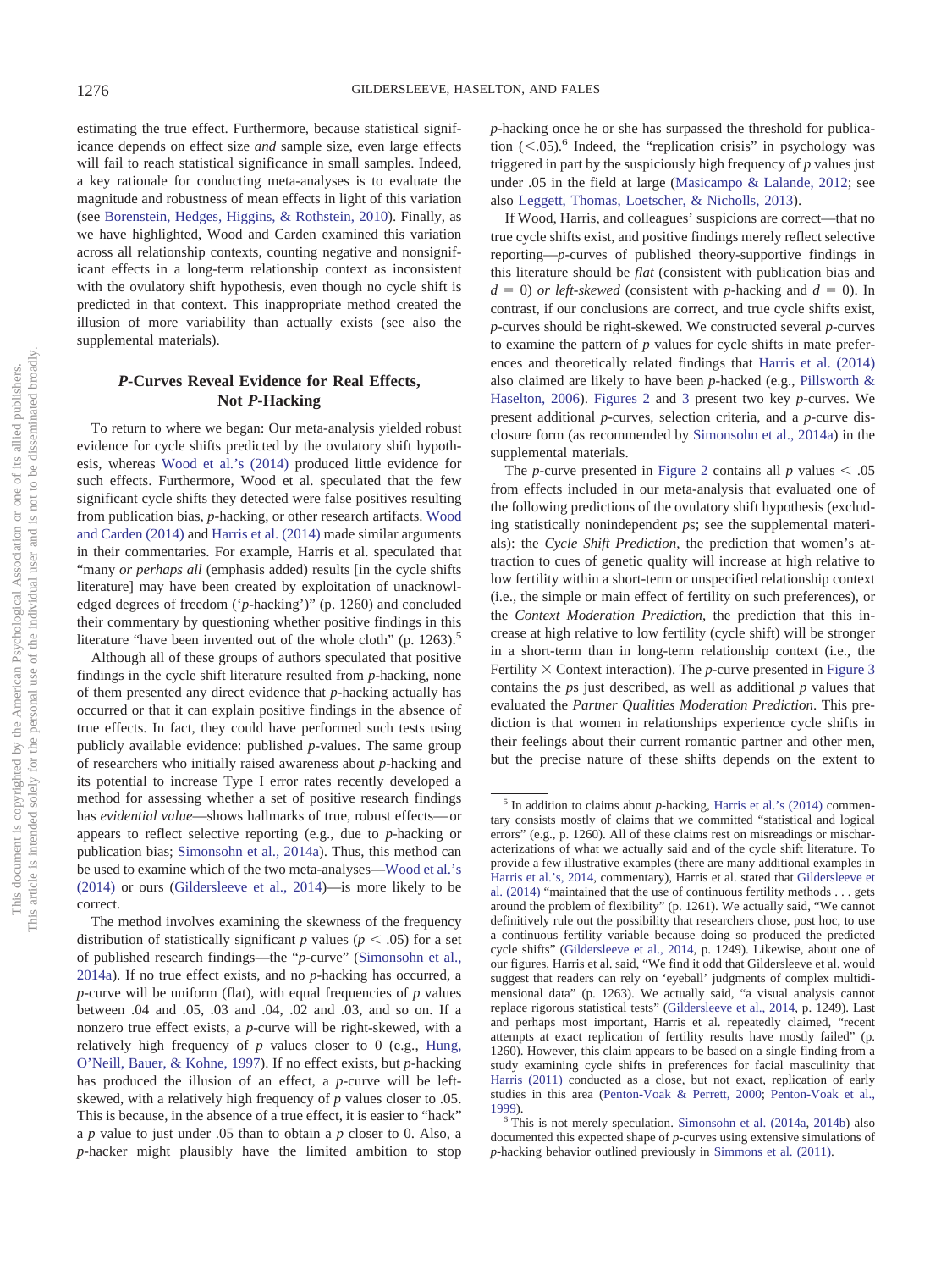which their current partner possesses characteristics hypothesized to be particularly desirable to women at high fertility (e.g., symmetry, facial masculinity, and sexual attractiveness).<sup>7</sup> We included *p* values corresponding to this prediction because it is closely related to the two predictions above, and [Harris et al. \(2014\)](#page-6-0) discussed findings in this literature at length, speculating that they resulted from *p*-hacking.8 The *p*-curves in [Figures 2](#page-5-0) and [3](#page-5-1) present exact two-tailed *p* values that we calculated from test statistics and degrees of freedom reported in the published articles or by study authors. The supplemental materials present additional *p*-curves based on values as reported in the published articles (and therefore includes *p*s based on directed and one-tailed tests).

All of the *p*-curves we plotted, including those presented here and in the supplemental materials, are significantly right-skewed, often strongly so. Therefore, these *p*-curves contradict speculations that cycle shifts in women's mate preferences can be explained by publication bias or *p*-hacking<sup>9</sup> and offer further support for our conclusions that cycle shift effects are genuine and robust.<sup>10</sup>

One might reasonably ask whether *p*-hackers really do stop once they have obtained a *p* value just under .05 or continue until they have obtained an even smaller *p* value. For example, researchers might try out multiple high-fertility windows and then select the analysis that produced the *smallest p* value. Would that practice, with no true effects, generate *p*-curves that are right-skewed, like those we have presented? Simulations of such a practice indicate that this is extremely unlikely.<sup>11</sup> In nearly all cases, sampling from multiple plausible fertile windows when no true effect exists produces *left*-skewed *p*-curves. Only when hypothetical researchers began by trying out 10 or more high-fertility windows and selecting the lowest *p* value from these analyses, is the *p*-curve even slightly right-skewed. It strikes us as highly unrealistic that nearly *every* researcher publishing a significant cycle shift began by examining 10 or more high-fertility windows and unfailingly selected the window producing the smallest *p* value, without regard to precedent in the literature or other factors. Furthermore, if [Wood and Carden \(2014\)](#page-8-0) were correct that researchers in this area have generally started with a 6-day window and then tried out successively larger windows until they obtained  $p < .05$ , this strategy would almost certainly have resulted in a *left*-skewed *p*-curve— exactly the opposite of what we observed.



<span id="page-5-0"></span>*Figure 2. P*-curve of exact two-tailed *p* values evaluating the Cycle Shift Prediction and Context Moderation Prediction.  $N = 14$   $p$  values, Total N across studies = 1,375. *P*-curve is significantly right skewed,  $\chi^2(28)$  =  $47.40, p = .01.$ 



<span id="page-5-1"></span>*Figure 3.* P-curve of exact two-tailed *p* values evaluating the Cycle Shift Prediction, Context Moderation Prediction, and Partner Qualities Moderation Prediction.  $N = 20 p$  values, Total *N* across studies = 1,640. *P*-curve is significantly right skewed,  $\chi^2(40) = 75.98$ ,  $p = .0005$ .

*P*-curves can also speak to the appropriate interpretation of associations between effect size and publication status, publication year, and high-fertility window size. As we noted above, a variety of factors could account for such associations. By virtue of providing evidence consistent with genuine nonzero effects, *p*-curves

<sup>10</sup> *P*-curves also offer a straightforward new method for estimating effect size [\(Simonsohn et al., 2014b\)](#page-7-24). Skewness of *p*-curves is a function of sample size and effect size (as both increase, right skew increases). Therefore, if one knows the *N*s and *p*s, one can calculate the best fitting *d* characterizing a set of effects [\(Simonsohn et al., 2014b\)](#page-7-24). The range of estimated effect sizes for all *p*-curves we present (using the K - S estimation procedure) is  $d = 0.28 - 0.78$ , with larger effects in curves examining the Partner Qualities Moderation Prediction. For all effects in aggregate,  $d =$ .47; see [Figure 3.](#page-5-1) Note that one can compute *d* using only exact two-tailed *p* values. An important proviso is that the validity of these estimations depends on researchers having reported the correct *N*s and test statistics (required to compute exact *p*s). We have no reason to believe that widespread reporting errors exist in these literatures; however, verifying all *N*s and test statistics will be required to achieve the most precise estimates of *d* using this new method.

<sup>11</sup> We conducted a simulation of 10,000 replicated samples ( $N = 50$ , drawn from a population with a normally distributed outcome variable and 29-day cycles; [Haselton, Grebe, Gildersleeve, & Gangestad, 2014\)](#page-6-14). Thirteen different plausible fertile phase windows, ranging from 6 to 10 days, were defined, and a number of different "rules" for examining and selecting window size explored, differing with respect to how many windows were examined initially (one, two, five, eight, 11, and all 13), where researchers always took the lowest *p* value out of that initial set and moved on to additional windows if no *p* was less than .05, stopping once a *p* less than .05 was achieved.

 $7$  For example, one prediction is that women with partners who are relatively low in sexual attractiveness experience an increase in attraction to *other men* at high relative to low fertility [\(Pillsworth & Haselton, 2006\)](#page-7-23). For further details see the supplemental materials.<br><sup>8</sup> Notably, nearly all effects in this literature used luteinizing hormone

tests to verify ovulation [\(Guermandi et al., 2001\)](#page-6-13). Therefore, this set of studies provides some of the most rigorous tests of predictions that follow from the ovulatory shift hypothesis. <sup>9</sup> *<sup>P</sup>*-curves are also significantly right-skewed when sets of effects in our

meta-analysis (those testing the Cycle Shift Prediction) and in the related literature on relationship dynamics (those testing the Partner Qualities Moderation Prediction) are examined separately (see the supplemental materials; note that there were too few effects—two and four effects in the exact and reported sets of *p*-values, respectively—to examine the Context Moderation Prediction separately).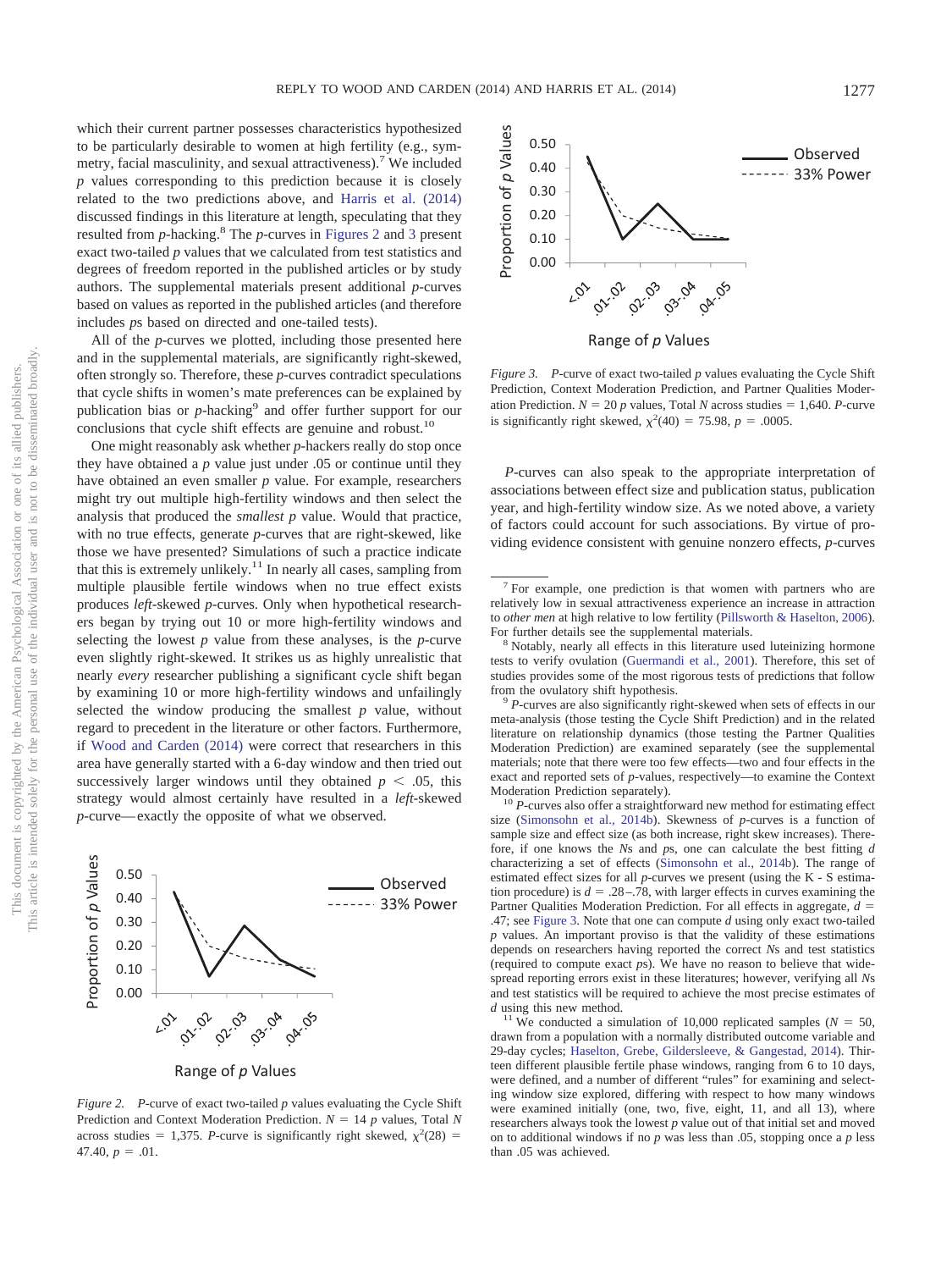are inconsistent with [Wood et al.'s \(2014\)](#page-8-1) and [Wood and Carden's](#page-8-0) [\(2014\)](#page-8-0) interpretation of these associations as evidence for false positives.

#### **Conclusions**

As we previously reported, our meta-analysis revealed strong support for the ovulatory shift hypothesis. New analyses using the *p*-curve method again revealed strong support for genuine cycle shifts as predicted by the ovulatory shift hypothesis. Claims by [Wood et al. \(2014\),](#page-8-1) [Wood and Carden \(2014\),](#page-8-0) and [Harris et al.](#page-6-0) [\(2014\)](#page-6-0) that the abundance of positive findings in the cycle shifts literature merely reflects publication bias, *p*-hacking, or other research artifacts did not anticipate and cannot explain these new findings.

We emphasize that [Wood et al.'s \(2014\)](#page-8-1) conclusions from their meta-analysis are at odds not only with the conclusions of our meta-analysis *but also with our reanalysis of their data and with the p-curves*. We have identified several crucial factors responsible for these discrepancies: Wood et al. made multiple methodological and analytic decisions that weakened their ability to detect real effects. They also inappropriately cited possible evidence of publication bias and variability in research findings as inconsistent with true effects; claimed to have identified a decline effect in the literature, when in fact, confounds may well explain the observed association between effect size and publication year; and mistakenly interpreted an association between effect size and highfertility window size as evidence of *p*-hacking, but in doing so, ultimately revealed their own misunderstanding of conception probabilities across the cycle.

Given recent doubts about the evidential value of published research findings, many researchers have called for "cleaning up" psychological science. We fully support this effort. However, just as claims regarding the existence of hypothesized effects should be supported with strong empirical evidence, so should claims regarding whether *p*-hacking or other practices have produced the illusion of positive evidence. In the case of the literature on cycle shifts in women's mate preferences, speculations about a widespread "false positive problem" are unwarranted. Had [Wood et al.](#page-8-1) [\(2014\),](#page-8-1) [Wood and Carden \(2014\),](#page-8-0) and [Harris et al. \(2014\)](#page-6-0) examined the *publicly available evidence*—published *p* values—they would have found little evidence that the literature on cycle shifts is plagued by false positives. Their speculations were unfounded and very serious. Such claims distort the scientific record and risk unfairly damaging the reputations of scholars in this area. Indeed, they have the potential to undermine the endeavor to clean up psychological science. Real progress will occur only when criticisms of science are as rigorous as the science itself.

#### **References**

- <span id="page-6-12"></span>Borenstein, M., Hedges, L. V., Higgins, J., & Rothstein, H. R. (2010). *Introduction to meta-analysis*. Chichester, United Kingdom: Wiley.
- <span id="page-6-4"></span>Bressan, P., & Stranieri, D. (2008). The best men are (not always) already taken: Female preference for single versus attached males depends on conception risk. *Psychological Science, 19,* 145–151. [doi:10.1111/j](http://dx.doi.org/10.1111/j.1467-9280.2008.02060.x) [.1467-9280.2008.02060.x](http://dx.doi.org/10.1111/j.1467-9280.2008.02060.x)
- <span id="page-6-5"></span>Caryl, P. G., Bean, J. E., Smallwood, E. B., Barron, J. C., Tully, L., & Allerhand, M. (2009). Women' preference for male pupil size: Effects of conception risk, sociosexuality, and relationship status. *Personality and Individual Differences, 46,* 503–508. [doi:10.1016/j.paid.2008.11.024](http://dx.doi.org/10.1016/j.paid.2008.11.024)
- <span id="page-6-11"></span>Eagly, A. H., & Wood, W. (1991). Explaining sex differences in social behavior: A meta-analytic perspective. *Personality and Social Psychology Bulletin, 17,* 306 –315. [doi:10.1177/0146167291173011](http://dx.doi.org/10.1177/0146167291173011)
- <span id="page-6-6"></span>Feinberg, D. R., Jones, B. C., Law Smith, M. J., Moore, F. R., DeBruine, L. M., Cornwell, R. E.,... Perrett, D. I. (2006). Menstrual cycle, trait estrogen level, and masculinity preferences in the human voice. *Hormones and Behavior, 49,* 215–222. [doi:10.1016/j.yhbeh.2005.07.004](http://dx.doi.org/10.1016/j.yhbeh.2005.07.004)
- <span id="page-6-10"></span>Gangestad, S. W. (2014). *Wood et al.'s (2014) suspicions of p-hacking in the ovulation cycle literature are contradicted by publicly-available evidence*. Manuscript submitted for publication.
- Gangestad, S. W., Garver-Apgar, C. E., Simpson, J. A., & Cousins, A. J. (2007). Changes in women's mate preferences across the ovulatory cycle. *Journal of Personality and Social Psychology, 92,* 151–163.
- Gangestad, S. W., Grebe, N. M., & Gao, A. (2014). *Of ovulatory cycle effects and P curves: Evidence for real phenomena, not p-hacking*. Manuscript submitted for publication.
- Gangestad, S. W., Simpson, J. A., Cousins, A. J., Garver-Apgar, C. E., & Christensen, P. N. (2004). Women's preferences for male behavioral displays change across the menstrual cycle. *Psychological Science, 15,* 203–207.
- <span id="page-6-3"></span>Gangestad, S. W., & Thornhill, R. (1998). Menstrual cycle variation in women's preferences for the scent of symmetrical men. *Proceedings of the Royal Society B: Biological Sciences, 265,* 927–933. [doi:10.1098/](http://dx.doi.org/10.1098/rspb.1998.0380) [rspb.1998.0380](http://dx.doi.org/10.1098/rspb.1998.0380)
- <span id="page-6-2"></span>Gangestad, S. W., Thornhill, R., & Garver-Apgar, C. E. (2005). Adaptations to ovulation: Implications for sexual and social behavior. *Current Directions in Psychological Science, 14,* 312–316. [doi:10.1111/j.0963-](http://dx.doi.org/10.1111/j.0963-7214.2005.00388.x) [7214.2005.00388.x](http://dx.doi.org/10.1111/j.0963-7214.2005.00388.x)
- Gangestad, S. W., Thornhill, R., & Garver-Apgar, C. E. (2010). Men's facial masculinity predicts changes in their female partners' sexual interests across the ovulatory cycle, whereas men's intelligence does not. *Evolution and Human Behavior, 31,* 412– 424.
- Garver-Apgar, C. E., Gangestad, S. W., Thornhill, R., Miller, R. D., & Olp, J. J. (2006). Major histocompatibility complex alleles, sexual responsivity, and unfaithfulness in romantic couples. *Psychological Science, 17,*  $830 - 835.$
- <span id="page-6-1"></span>Gildersleeve, K., Haselton, M. G., & Fales, M. R. (2014). Do women's mate preferences change across the ovulatory cycle? A meta-analytic review. *Psychological Bulletin, 140,* 1205–1259. [doi:10.1037/a0035438](http://dx.doi.org/10.1037/a0035438)
- <span id="page-6-13"></span>Guermandi, E., Vegetti, W., Bianchi, M. M., Uglietti, A., Ragni, G., & Crosignani, P. (2001). Reliability of ovulation tests in infertile women. *Obstetrics & Gynecology, 97,* 92–96. [doi:10.1016/S0029-](http://dx.doi.org/10.1016/S0029-7844%2800%2901083-8) [7844\(00\)01083-8](http://dx.doi.org/10.1016/S0029-7844%2800%2901083-8)
- <span id="page-6-7"></span>Harris, C. R. (2011). Menstrual cycle and facial preferences reconsidered. *Sex Roles, 64,* 669 – 681. [doi:10.1007/s11199-010-9772-8](http://dx.doi.org/10.1007/s11199-010-9772-8)
- <span id="page-6-0"></span>Harris, C. R., Pashler, H., & Mickes, L. (2014). Elastic analysis procedures: An incurable (but preventable) problem in the fertility effect literature. Comment on Gildersleeve, Haselton, and Fales (2014). *Psychological Bulletin, 140,* 1260 –1264. [doi:10.1037/a0036478](http://dx.doi.org/10.1037/a0036478)
- <span id="page-6-14"></span>Haselton, M. G., & Gangestad, S. W. (2006). Conditional expression of women's desires and men's mate guarding across the ovulatory cycle. *Hormones and Behavior, 49,* 509 –518.Haselton, M. G., Grebe, N., Gildersleeve, K., & Gangestad, S. W. (2014). *Aggressive p-hacking: Does it produce the illusion of evidential value?* Manuscript in preparation.
- <span id="page-6-8"></span>Havlícek, J., Roberts, S. C., & Flegr, J. (2005). Women's preference for dominant male odour: Effects of menstrual cycle and relationship status. *Biology Letters, 1,* 256 –259. [doi:10.1098/rsbl.2005.0332](http://dx.doi.org/10.1098/rsbl.2005.0332)
- Hodges-Simeon, C. R., Gaulin, S. J. C., & Puts, D. A. (2010). Different vocal parameters predict perceptions of dominance and attractiveness. *Human Nature, 21,* 406 – 427. [doi:10.1007/s12110-010-9101-5](http://dx.doi.org/10.1007/s12110-010-9101-5)
- <span id="page-6-9"></span>Hromatko, I., Tadinac, M., & Prizmic, H. (2006). Women's hormonal status and mate value influence relationship satisfaction and perceived male attractiveness. *Psychological Topics, 15,* 315–330.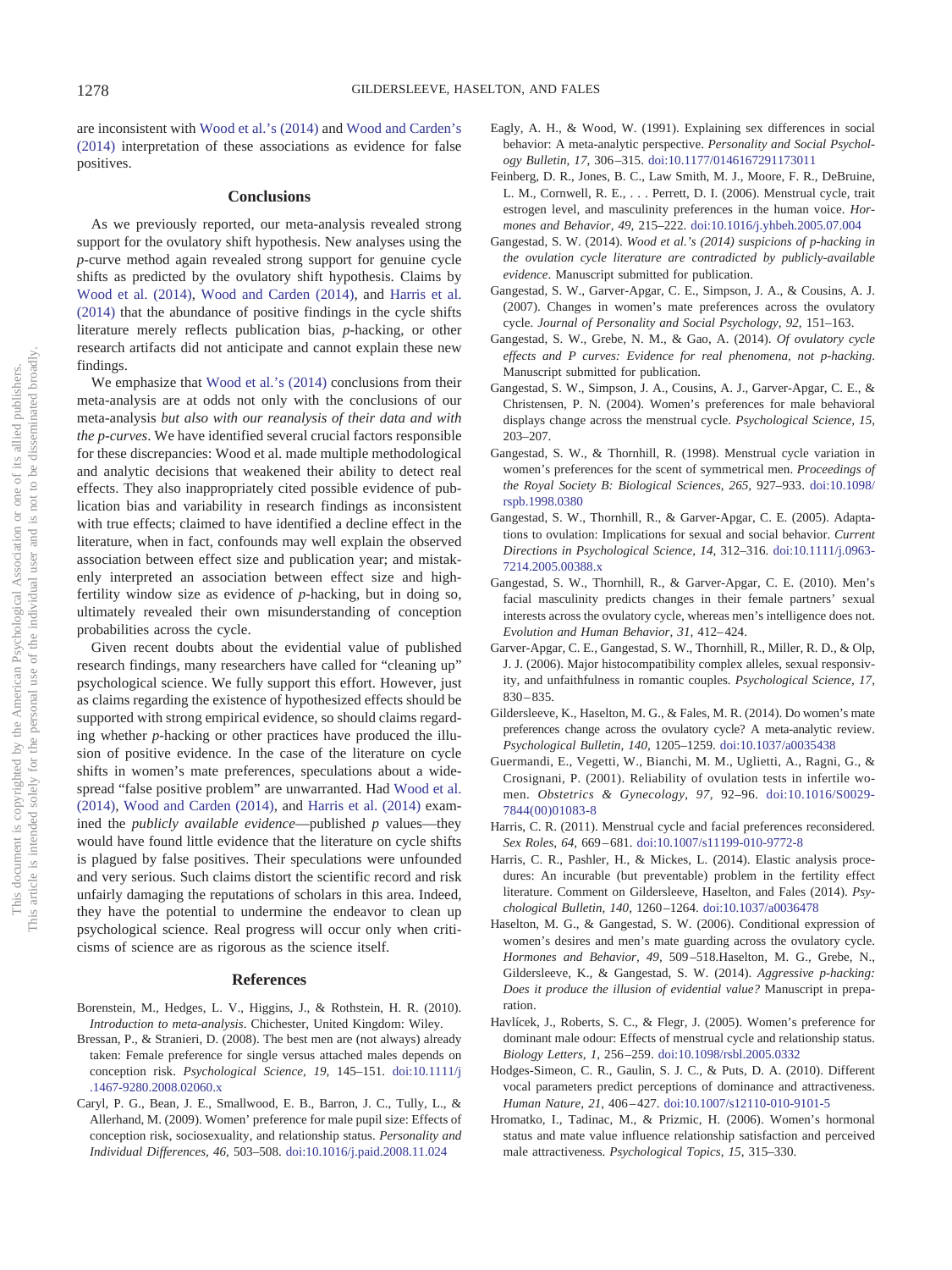- <span id="page-7-20"></span>Hung, H. M. J., O'Neill, R. T., Bauer, P., & Köhne, K. (1997). The behavior of the *P*-value when the alternative hypothesis is true. *Biometrics, 53,* 11–22. [doi:10.2307/2533093](http://dx.doi.org/10.2307/2533093)
- <span id="page-7-19"></span>Jöchle, W. (1973). Coitus induced ovulation. *Contraception, 7,* 523–564. [doi:10.1016/0010-7824\(73\)90023-1](http://dx.doi.org/10.1016/0010-7824%2873%2990023-1)
- <span id="page-7-3"></span>Johnston, V. S., Hagel, R., Franklin, M., Fink, B., & Grammer, K. (2001). Male facial attractiveness: Evidence for hormone-mediated adaptive design. *Evolution and Human Behavior, 22,* 251–267. [doi:10.1016/](http://dx.doi.org/10.1016/S1090-5138%2801%2900066-6) [S1090-5138\(01\)00066-6](http://dx.doi.org/10.1016/S1090-5138%2801%2900066-6)
- <span id="page-7-5"></span>Jones, B. C., Little, A. C., Boothroyd, L., DeBruine, L. M., Feinberg, D. R., Law Smith, M. J.,.. . Perrett, D. I. (2005). Commitment to relationships and preferences for femininity and apparent health in faces are strongest on days of the ovulatory cycle when progesterone level is high. *Hormones and Behavior, 48,* 283–290. [doi:10.1016/j.yhbeh.2005.03.010](http://dx.doi.org/10.1016/j.yhbeh.2005.03.010)
- <span id="page-7-6"></span>Koehler, N., Rhodes, G., & Simmons, L. W. (2006). Do cyclic changes in women's face preferences target cues to long-term health? *Social Cognition, 24,* 641– 656. [doi:10.1521/soco.2006.24.5.641](http://dx.doi.org/10.1521/soco.2006.24.5.641)
- Larson, C. M., Haselton, M. G., Gildersleeve, K. A., & Pillsworth, E. G. (2013). Changes in women's feelings about their romantic relationships across the ovulatory cycle. *Hormones and Behavior, 63,* 128 –135.
- Larson, C. M., Pillsworth, E. G., & Haselton, M. G. (2012). Ovulatory shifts in women's attractions to primary partners and other men: Further evidence of the importance of primary partner sexual attractiveness. *PLos ONE, 7,* e44456.
- <span id="page-7-22"></span>Leggett, N. C., Thomas, N. A., Loetscher, T., & Nicholls, M. E. (2013). The life of p: "Just significant" results are on the rise. *The Quarterly Journal of Experimental Psychology, 66,* 2303–2309. [doi:10.1080/](http://dx.doi.org/10.1080/17470218.2013.863371) [17470218.2013.863371](http://dx.doi.org/10.1080/17470218.2013.863371)
- Li, N. P., Bailey, J. M., Kenrick, D. T., & Linsenmeier, J. A. W. (2002). The necessities and luxuries of mate preferences: Testing the tradeoffs. *Journal of Personality and Social Psychology, 82,* 947–955. [doi:](http://dx.doi.org/10.1037/0022-3514.82.6.947) [10.1037/0022-3514.82.6.947](http://dx.doi.org/10.1037/0022-3514.82.6.947)
- Li, N. P., Pillsworth, E. G., & Haselton, M. G. (2006). [Cycle shifts in women's mate preferences assessed using a mate dollars paradigm]. Unpublished raw data.
- Little, A. C., Jones, B. C., & Burriss, R. P. (2007). Preferences for masculinity in male bodies change across the menstrual cycle. *Hormones and Behavior, 51,* 633– 639.
- <span id="page-7-7"></span>Little, A. C., Jones, B. C., Burt, D. M., & Perrett, D. I. (2007). Preferences for symmetry in faces change across the menstrual cycle. *Biological Psychology, 76,* 209 –216. [doi:10.1016/j.biopsycho.2007.08.003](http://dx.doi.org/10.1016/j.biopsycho.2007.08.003)
- <span id="page-7-8"></span>Little, A. C., Jones, B. C., & DeBruine, L. M. (2008). Preferences for variation in masculinity in real faces change across the menstrual cycle: Women prefer more masculine faces when they are more fertile. *Personality and Individual Differences, 45,* 478 – 482. [doi:10.1016/j.paid](http://dx.doi.org/10.1016/j.paid.2008.05.024) [.2008.05.024](http://dx.doi.org/10.1016/j.paid.2008.05.024)
- <span id="page-7-21"></span>Masicampo, E. J., & Lalande, D. R. (2012). A peculiar prevalence of *p* values just below .05. *Quarterly Journal of Experimental Psychology, 65,* 2271–2279. [doi:10.1080/17470218.2012.711335](http://dx.doi.org/10.1080/17470218.2012.711335)
- <span id="page-7-9"></span>Moore, F. R., Cornwell, R. E., Law Smith, M. J., Al Dujaili, E. A. S., Sharp, M., & Perrett, D. I. (2011). Evidence for the stress-linked immunocompetence handicap hypothesis in human male faces. *Proceedings of the Royal Society B: Biological Sciences, 278,* 774 –780. [doi:10.1098/](http://dx.doi.org/10.1098/rspb.2010.1678) [rspb.2010.1678](http://dx.doi.org/10.1098/rspb.2010.1678)
- <span id="page-7-10"></span>Oinonen, K. A., & Mazmanian, D. (2007). Facial symmetry detection ability changes across the ovulatory cycle. *Biological Psychology, 75,* 136 –145. [doi:10.1016/j.biopsycho.2007.01.003](http://dx.doi.org/10.1016/j.biopsycho.2007.01.003)
- <span id="page-7-4"></span>Penton-Voak, I. S., & Perrett, D. I. (2000). Female preference for male faces change cyclically: Further evidence. *Evolution and Human Behavior, 21,* 39 – 48. [doi:10.1016/S1090-5138\(99\)00033-1](http://dx.doi.org/10.1016/S1090-5138%2899%2900033-1)
- <span id="page-7-2"></span>Penton-Voak, I. S., Perrett, D. I., Castles, D. L., Kobayashi, T., Burt, D. M., Murray, K., & Minamisawa, R. (1999). Menstrual cycle alters face preference. *Nature, 399,* 741–742. [doi:10.1038/21557](http://dx.doi.org/10.1038/21557)
- Peters, M., Rhodes, G., & Simmons, L. W. (2008). Does attractiveness in men provide clues to semen quality? *Journal of Evolutionary Biology, 21,* 572–579. [doi:10.1111/j.1420-9101.2007.01477.x](http://dx.doi.org/10.1111/j.1420-9101.2007.01477.x)
- Peters, M., Simmons, L. W., & Rhodes, G. (2009). Preferences across the menstrual cycle for masculinity and symmetry in photographs of male faces and bodies. *PLoS ONE, 4,* e4138. [doi:10.1371/journal.pone](http://dx.doi.org/10.1371/journal.pone.0004138) [.0004138](http://dx.doi.org/10.1371/journal.pone.0004138)
- <span id="page-7-23"></span>Pillsworth, E. G., & Haselton, M. G. (2006). Male sexual attractiveness predicts differential ovulatory shifts in female extra-pair attraction and male mate retention. *Evolution and Human Behavior, 27,* 247–258. [doi:10.1016/j.evolhumbehav.2005.10.002](http://dx.doi.org/10.1016/j.evolhumbehav.2005.10.002)
- <span id="page-7-11"></span>Provost, M. P., Troje, N. F., & Quinsey, V. L. (2008). Short-term mating strategies and attraction to masculinity in point-light walkers. *Evolution and Human Behavior, 29,* 65– 69. [doi:10.1016/j.evolhumbehav.2007.07](http://dx.doi.org/10.1016/j.evolhumbehav.2007.07.007) [.007](http://dx.doi.org/10.1016/j.evolhumbehav.2007.07.007)
- Puts, D. A. (2004). *Female choice, male dominance, and the evolution of low voice pitch in men* (Doctoral dissertation). Retrieved from ProQuest Dissertations & Theses. (AAT 3139711)
- Puts, D. A. (2005). Mating context and menstrual phase affect women's preferences for male voice pitch. *Evolution and Human Behavior, 21,* 388 –397.
- <span id="page-7-12"></span>Rantala, M. J., Eriksson, C. J. P., Vainikka, A., & Kortet, R. (2006). Male steroid hormones and female preference for male body odor. *Evolution and Human Behavior, 27,* 259 –269. [doi:10.1016/j.evolhumbehav.2005](http://dx.doi.org/10.1016/j.evolhumbehav.2005.11.002) [.11.002](http://dx.doi.org/10.1016/j.evolhumbehav.2005.11.002)
- Rice, W. R., & Gaines, S. D. (1994). 'Heads I win, tails you lose': Testing directional alternative hypotheses in ecological and evolutionary research. *Trends in Ecology & Evolution, 9,* 235–237. [doi:10.1016/0169-](http://dx.doi.org/10.1016/0169-5347%2894%2990258-5) [5347\(94\)90258-5](http://dx.doi.org/10.1016/0169-5347%2894%2990258-5)
- <span id="page-7-1"></span>Rikowski, A., & Grammer, K. (1999). Human body odour, symmetry, and attractiveness. *Proceedings of the Royal Society B: Biological Sciences, 266,* 869 – 874. [doi:10.1098/rspb.1999.0717](http://dx.doi.org/10.1098/rspb.1999.0717)
- <span id="page-7-17"></span>Rohatgi, A. (2011). WebPlotDigitizer [Computer software]. Available from <http://arohatgi.info/WebPlotDigitizer/>
- <span id="page-7-13"></span>Roney, J. R., & Simmons, Z. L. (2008). Women's estradiol predicts preference for facial cues of men's testosterone. *Hormones and Behavior, 53,* 14 –19. [doi:10.1016/j.yhbeh.2007.09.008](http://dx.doi.org/10.1016/j.yhbeh.2007.09.008)
- <span id="page-7-14"></span>Roney, J. R., Simmons, Z. L., & Gray, P. B. (2011). Changes in estradiol predict within-women shifts in attraction to facial cues of men's testosterone. *Psychoneuroendocrinology, 36,* 742–749. [doi:10.1016/j](http://dx.doi.org/10.1016/j.psyneuen.2010.10.010) [.psyneuen.2010.10.010](http://dx.doi.org/10.1016/j.psyneuen.2010.10.010)
- <span id="page-7-15"></span>Rupp, H. A., James, T. W., Ketterson, E. D., Sengelaub, D. R., Janssen, E., & Heiman, J. R. (2009). Neural activation in women in response to masculinized male faces: Mediation by hormones and psychosexual factors. *Evolution and Human Behavior, 30,* 1–10. [doi:10.1016/j](http://dx.doi.org/10.1016/j.evolhumbehav.2008.08.006) [.evolhumbehav.2008.08.006](http://dx.doi.org/10.1016/j.evolhumbehav.2008.08.006)
- <span id="page-7-16"></span>Rupp, H., Librach, G. R., Feipel, N. C., Ketterson, E. D., Sengelaub, D. R., & Heiman, J. R. (2009). Partner status influences women's interest in the opposite sex. *Human Nature, 20,* 93–104. [doi:10.1007/s12110-009-](http://dx.doi.org/10.1007/s12110-009-9056-6) [9056-6](http://dx.doi.org/10.1007/s12110-009-9056-6)
- <span id="page-7-25"></span>Simmons, J. P., Nelson, L. D., & Simonsohn, U. (2011). False-positive psychology undisclosed flexibility in data collection and analysis allows presenting anything as significant. *Psychological Science, 22,* 1359 – 1366. [doi:10.1177/0956797611417632](http://dx.doi.org/10.1177/0956797611417632)
- <span id="page-7-18"></span>Simonsohn, U. (2013). It really just does not follow, comments on Francis (2013). *Journal of Mathematical Psychology, 57,* 174 –176. [doi:10.1016/](http://dx.doi.org/10.1016/j.jmp.2013.03.006) [j.jmp.2013.03.006](http://dx.doi.org/10.1016/j.jmp.2013.03.006)
- <span id="page-7-0"></span>Simonsohn, U., Nelson, L. D., & Simmons, J. P. (2014a). *P*-curve: A key to the file-drawer. *Journal of Experimental Psychology: General, 143,* 534 –547. [doi:10.1037/a0033242](http://dx.doi.org/10.1037/a0033242)
- <span id="page-7-24"></span>Simonsohn, U., Nelson, L. D., & Simmons, J. P. (2014b). *P-curve and effect size: Correcting for publication bias using only significant results*. Available from [http://papers.ssrn.com/sol13/papers.cfm?abstract\\_](http://papers.ssrn.com/sol13/papers.cfm?abstract_id=2377290) id-[2377290](http://papers.ssrn.com/sol13/papers.cfm?abstract_id=2377290)